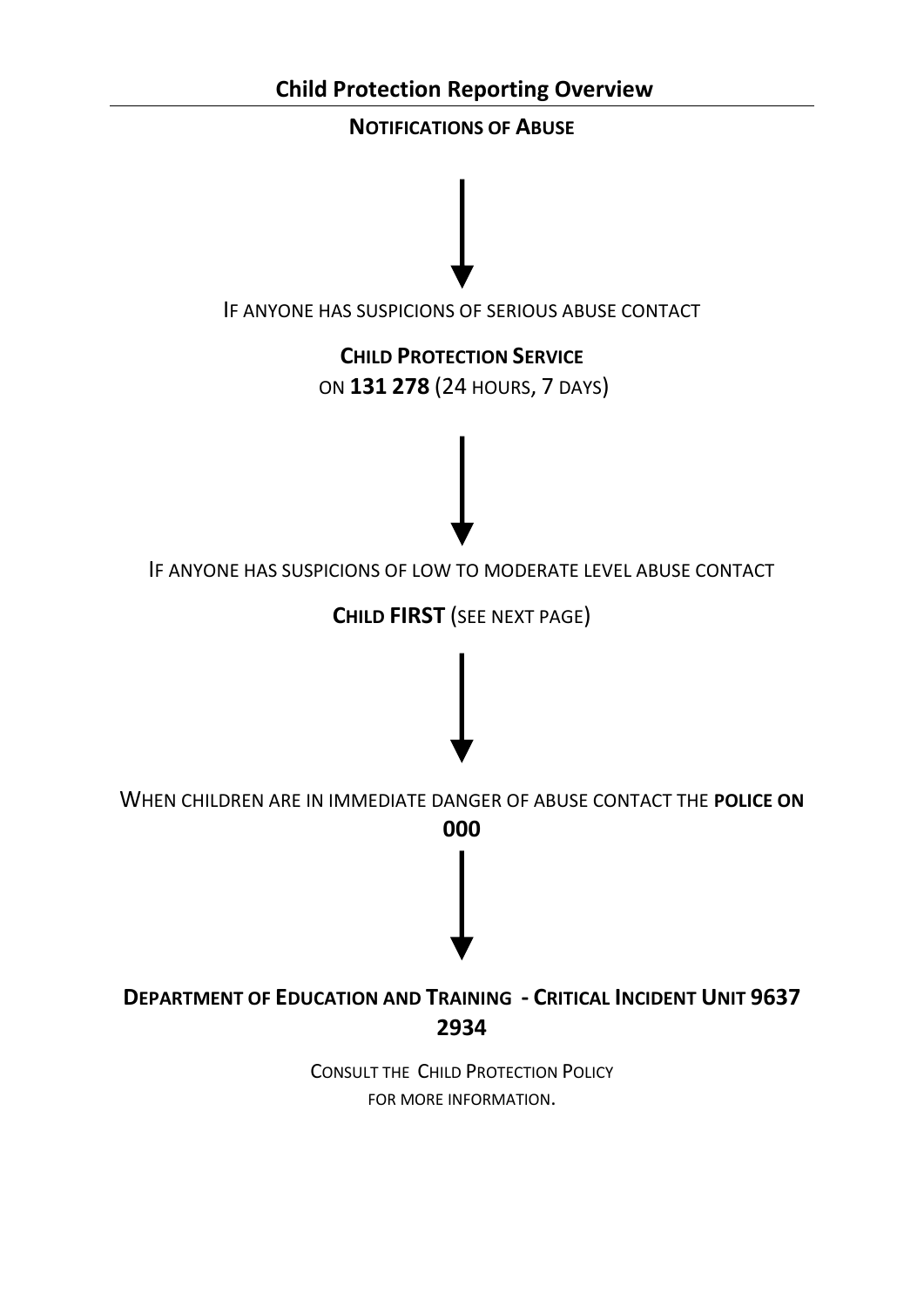

| <b>Additional Child Protection Contacts</b>         |                  |  |
|-----------------------------------------------------|------------------|--|
| <b>DHS Regions</b>                                  | <b>Telephone</b> |  |
| <b>Eastern</b>                                      | 1300 360 391     |  |
| Southern                                            | 1300 655 795     |  |
| <b>Northern &amp; Western</b>                       | 1300 664 977     |  |
| <b>South Western Rural and Regional</b>             | 1800 075 599     |  |
| <b>Eastern and South Eastern Rural and Regional</b> | 1800 020 202     |  |
| <b>Western Rural and Regional</b>                   | 1800 000 551     |  |
| <b>North Eastern Rural and Regional</b>             | 1800 650 227     |  |
| <b>North Western Rural and Regional</b>             | 1800 675 598     |  |
|                                                     |                  |  |

**If you are unsure which regional office to call, please see the website below -**

**http://www.dhs.vic.gov.au/for-individuals/children,-families-and-young-people/child-protection/child-protectioncontacts**

# **Child FIRST contacts**

[http://www.dhs.vic.gov.au/for-individuals/children,-families-and-young-people/family-and](http://www.dhs.vic.gov.au/for-individuals/children,-families-and-young-people/family-and-parenting-support/family-services/child-first-child-and-family-information,-referral-and-support-teams)[parenting-support/family-services/child-first-child-and-family-information,-referral-and-support](http://www.dhs.vic.gov.au/for-individuals/children,-families-and-young-people/family-and-parenting-support/family-services/child-first-child-and-family-information,-referral-and-support-teams)[teams.](http://www.dhs.vic.gov.au/for-individuals/children,-families-and-young-people/family-and-parenting-support/family-services/child-first-child-and-family-information,-referral-and-support-teams)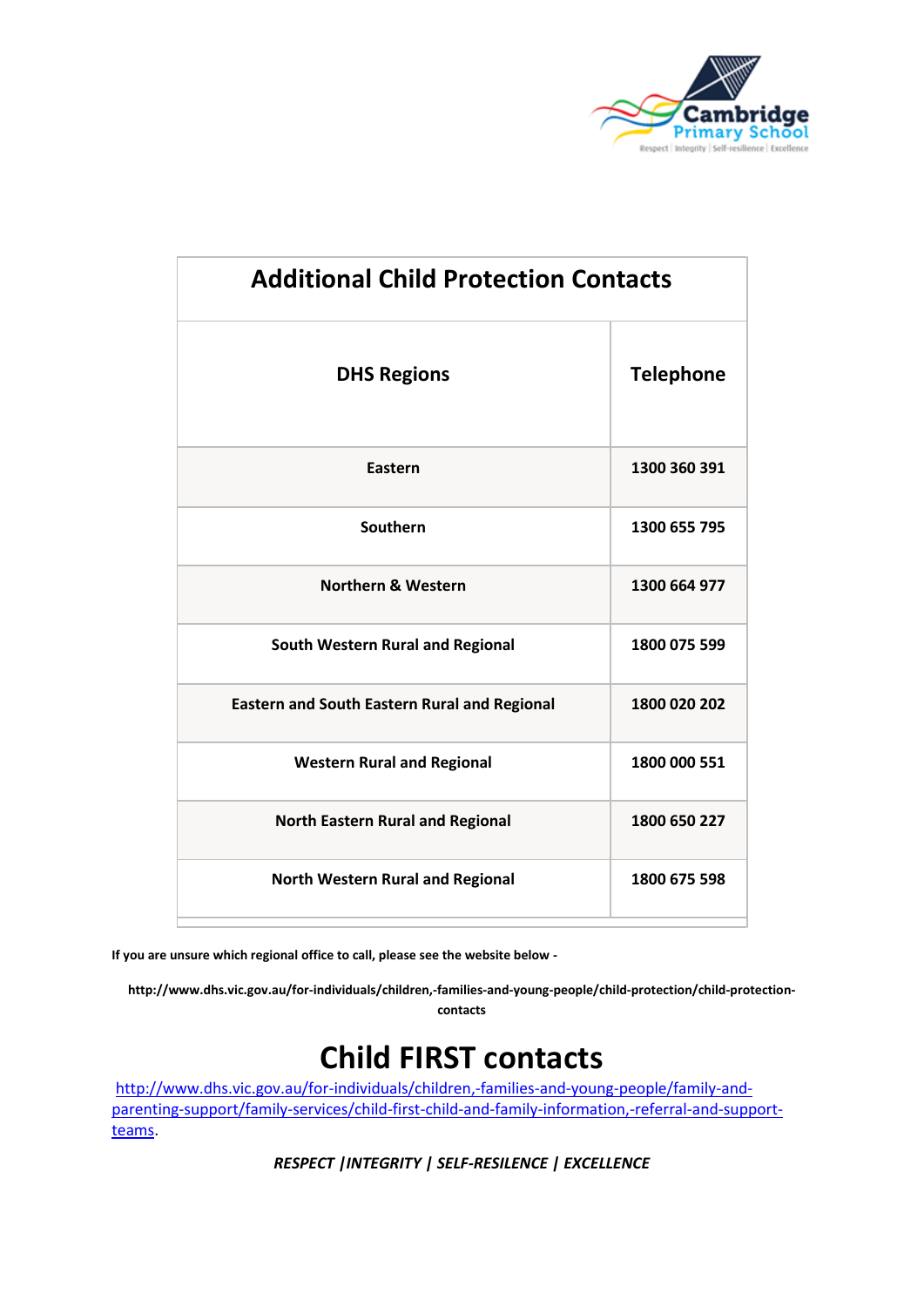

# **Child Protection and Child Safe Standards Policy**

# **NQS**

|  | $QA2$ 2.3.4 | Educators, co-ordinators and educators are aware of their roles and responsibilities to respond to<br>every child at risk of abuse or neglect. |
|--|-------------|------------------------------------------------------------------------------------------------------------------------------------------------|
|--|-------------|------------------------------------------------------------------------------------------------------------------------------------------------|

# **National Regulations**

| Regs | 84 | law<br>hılr<br>ΩŤ<br>LEIOP.<br>nrotec<br>renes.<br>`\\\\. |
|------|----|-----------------------------------------------------------|
|      |    |                                                           |

# **Aim**

All educators and staff at our service take seriously their responsibility to protect children from any type of abuse, and are aware of their roles and responsibilities regarding child protection. While we understand there are legislative obligations we must follow, we believe it is also our responsibility as educators to ensure the safety and wellbeing of all children, and to provide the children at our service with the opportunity to develop to their full potential free from any form of harm and abuse. We will implement a child protection risk management strategy to ensure the safety of children is paramount and the service will always act quickly in the best interests of a child.

# **Related Policies**

Educator and Management Policy Privacy and Confidentiality Policy Record Keeping and Retention Policy Family Law and Access Policy Relationships with Children Policy Tobacco Drug and Alcohol Policy

# **Related Documentation**

Incident Injury Trauma and Illness Record Child Protection Annual Review Educator Induction Processes Educator Appraisal Processes Educator Recruitment Processes Educator Professional Development Processes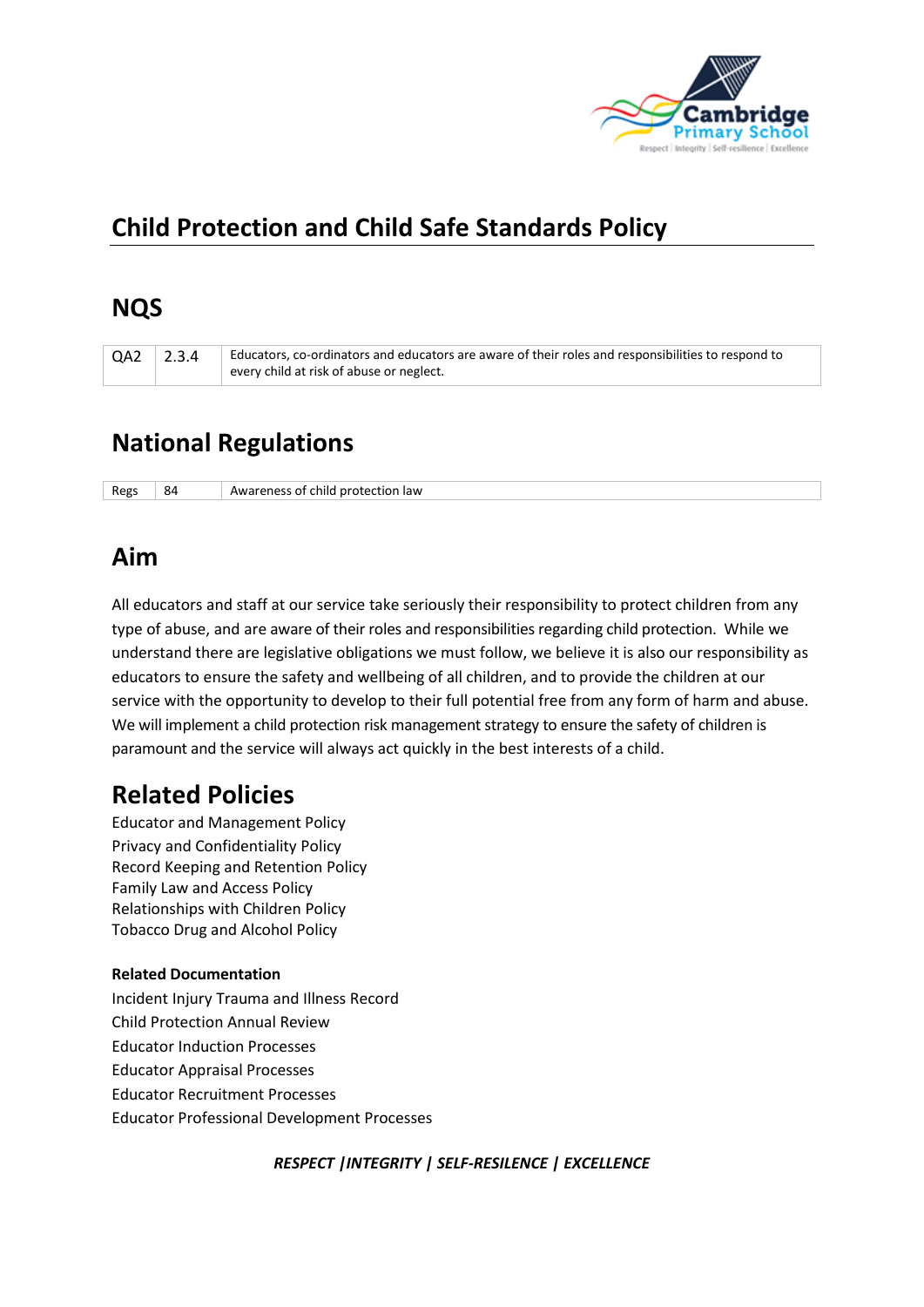

Educator Job Descriptions Staff Records Risk Management Plans

# **Implementation**

The Approved Provider, Nominated Supervisor, educators and staff members will implement a Child Protection Risk Management Strategy to ensure the health, wellbeing and safety of all children at the service.

# **Child Protection Risk Management Strategy**

# **1. Code of Conduct**

The service upholds a Code of Conduct in relation to employers, educators, volunteers, students, families and children to ensure the safety and wellbeing of children (See Educator and Management Policy).

- **2. Recruitment, Selection and Training Procedures include child protection principles.** The Approved Provider is responsible for developing recruitment and professional development procedures that ensure all people working at the service do not pose a risk to children and understand how to respond to disclosures or suspicions of harm and abuse. (See Appendix A and Educator and Management Policy "Professional Development Requirements).
- **3. Procedures for Reporting and Documenting Abuse or Neglect**
- **4. Procedures for Managing Breaches**
- **5. Risk Management for High Risk Activity**
- **6. Information for Families**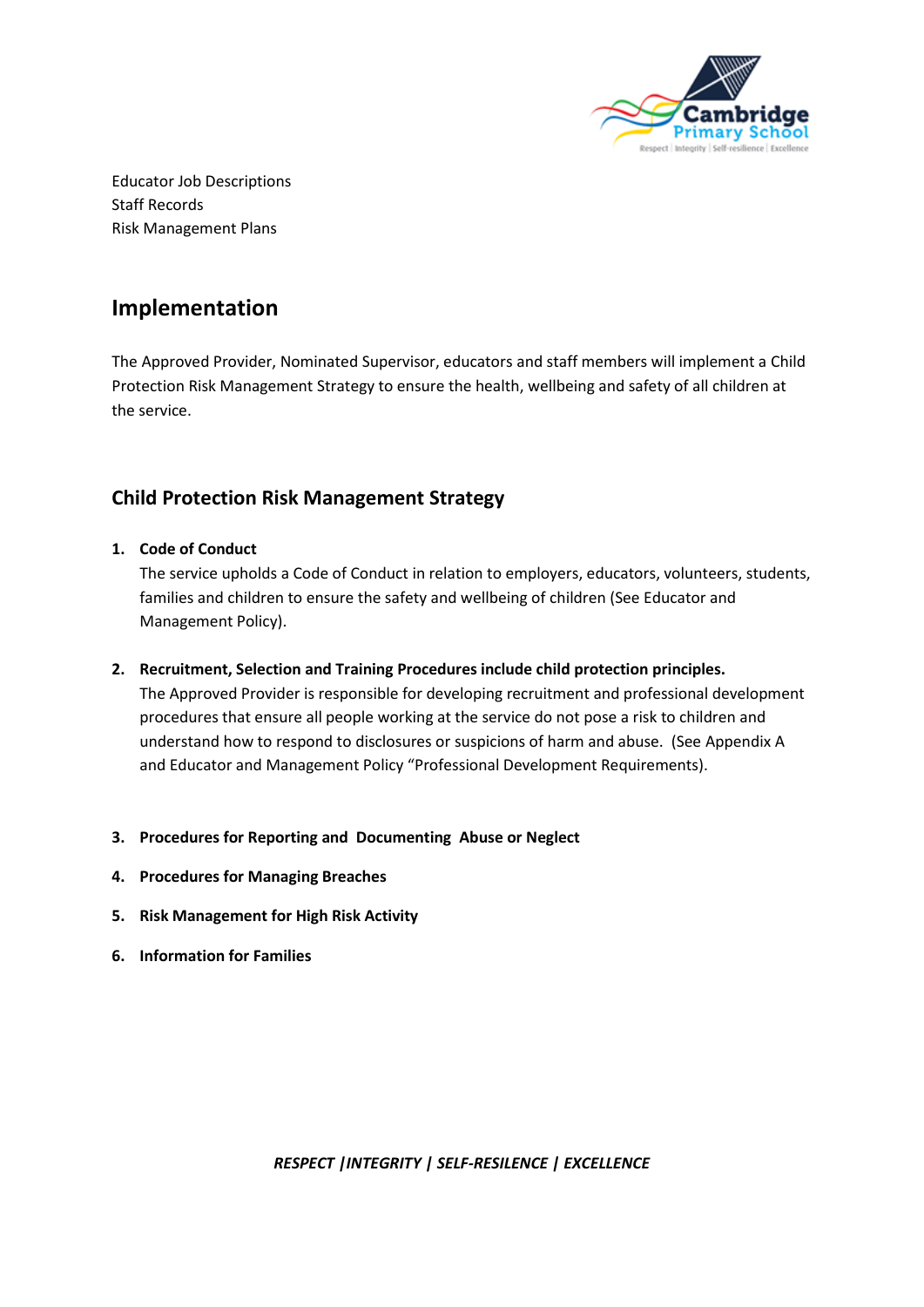

To create and maintain a child safe environment, Cambridge Primary School will comply with the Victorian child safe Standards as outlined below.

Standard 1: Strategies to embed an organisational cultural of child safety, including through effective leadership arrangements

Standard 2: A child safe policy or statement of commitment to child safety

Standard 3: A code of conduct that establishes clear expectations for appropriate behaviour with children

Standard 4: Screening, supervision, training and other human resources practices that reduce the risk of child abuse by new and existing personnel

Standard 5: Processes for responding to and reporting suspected child abuse

Standard 6: Strategies to identify and reduce or remove the risk of child abuse

Standard 7: Strategies to promote the participation and empowerment of children

# **3. Procedures for Reporting and Documenting Abuse or Neglect**

# **What is abuse?**

Under the *Children Youth and Families Act 2005* a child is considered to be in need of protection if:

• The child has been abandoned by their parent(s) and no other suitable person is willing and able to care for the child.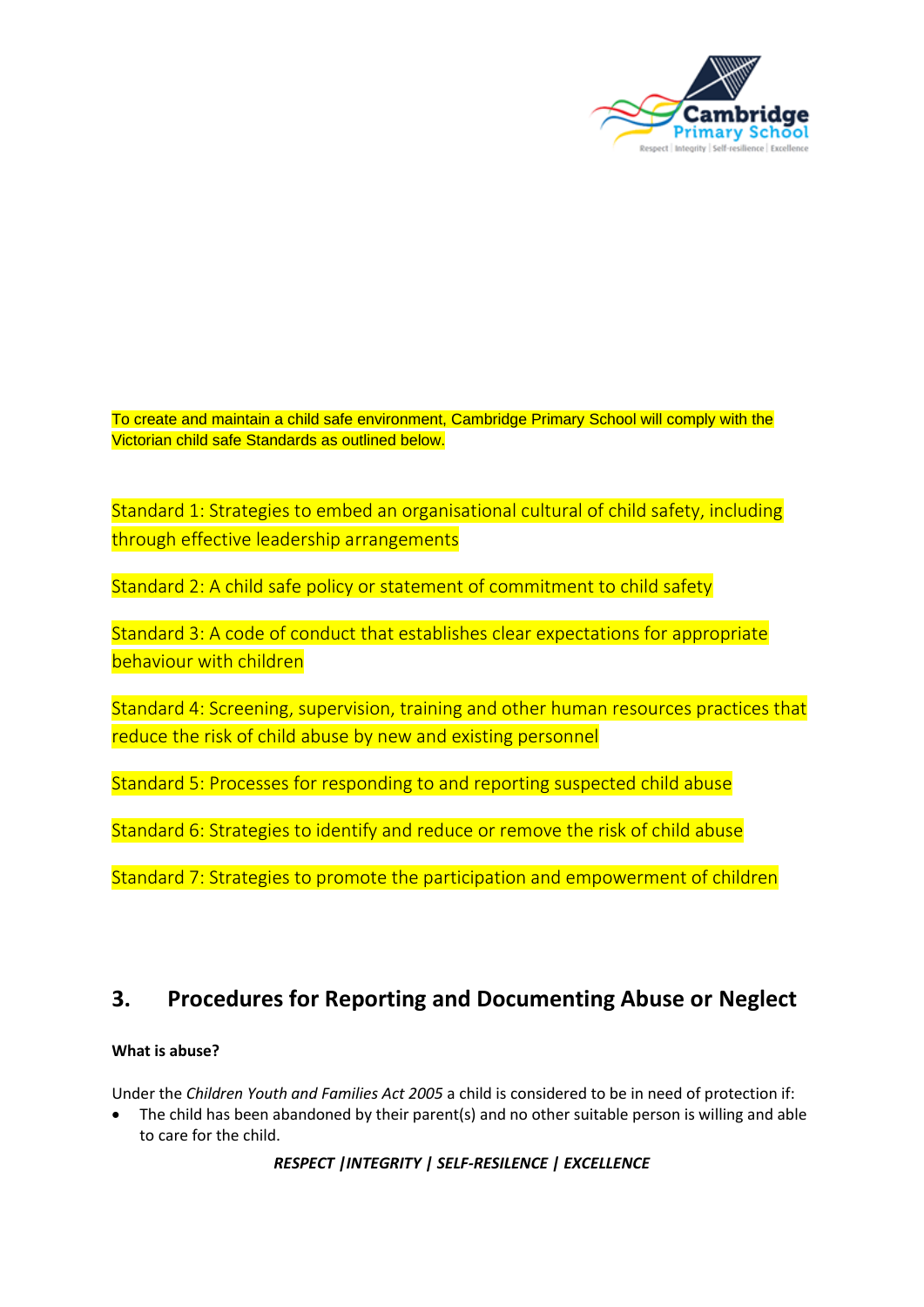

- The child's parent(s) are dead or incapacitated and there is no other suitable person willing and able to care for them.
- The child has suffered, or is likely to suffer, significant harm as a result of physical injury, sexual abuse, emotional or psychological harm and the child's parent(s) have not protected, or are unlikely to protect, the child from that harm.
- The child's physical development or health has been, or is likely to be significantly harmed and the child's parent(s) have not provided or arranged, or are unlikely to provide or arrange, basic care or effective medical, surgical or other remedial care.

Mandated reporters include Approved Providers, Nominated Supervisors and people with "post secondary" qualifications such as educators. Mandatory reporters must make a report to Child Protection as soon as possible after forming a belief on reasonable grounds that a child is in need of protection from significant harm as a result of physical or sexual abuse, and the child's parents are unwilling or unable to protect the child.

However, all educators and staff members who believe on reasonable grounds that a child is in need of protection will report abuse and neglect to either Child Protection on **131278** or Child FIRST. Child FIRST contacts are available a[t http://www.dhs.vic.gov.au/for-individuals/children,-families-and](http://www.dhs.vic.gov.au/for-individuals/children,-families-and-young-people/family-and-parenting-support/family-services/child-first-child-and-family-information,-referral-and-support-teams)[young-people/family-and-parenting-support/family-services/child-first-child-and-family](http://www.dhs.vic.gov.au/for-individuals/children,-families-and-young-people/family-and-parenting-support/family-services/child-first-child-and-family-information,-referral-and-support-teams)[information,-referral-and-support-teams.](http://www.dhs.vic.gov.au/for-individuals/children,-families-and-young-people/family-and-parenting-support/family-services/child-first-child-and-family-information,-referral-and-support-teams)

A report to Child Protection will be made if:

- the harm or risk of harm has a serious impact on the child's immediate safety, stability or development
- the harm or risk of harm is persistent and entrenched and is likely to have a serious impact on the child's immediate safety, stability or development
- The child's parents cannot or will not protect the child from harm.

A report to Child FIRST will be made if concerns about the child have a low to moderate impact on the child and the immediate safety of the child is not compromised. Some of these concerns may include:

- family conflict or family breakdown
- young or isolated families
- Significant parenting problems that may be affecting the child's development.

A step by step guide to making a report to Child Protection or Child FIRST is available on the Victorian Department of Human Services website at

[http://www.dhs.vic.gov.au/\\_\\_data/assets/pdf\\_file/0003/582591/flowchart-mandatory-reporting-](http://www.dhs.vic.gov.au/__data/assets/pdf_file/0003/582591/flowchart-mandatory-reporting-27-5-10.pdf)[27-5-10.pdf](http://www.dhs.vic.gov.au/__data/assets/pdf_file/0003/582591/flowchart-mandatory-reporting-27-5-10.pdf)

A person may form a belief on **reasonable grounds** that a child is in need of protection after Becoming aware that a child's health, safety or wellbeing is at risk and the child's Parents are unwilling or unable to protect the child. For example:

- a child states that they have been physically or sexually abused
- a child states that they know someone who has been physically or sexually Abused (sometimes the child may be talking about themselves)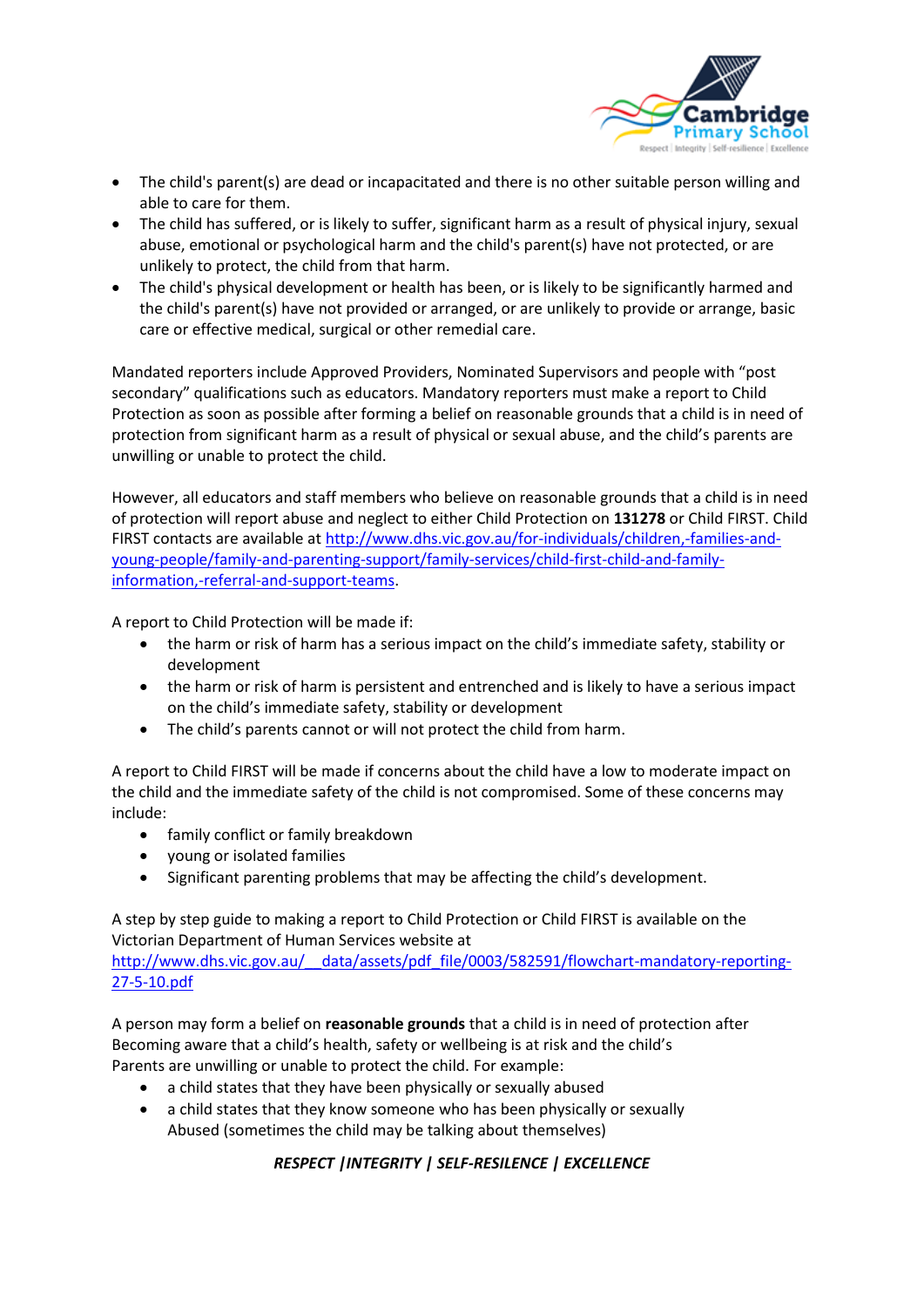

- someone who knows the child says they has been physically or sexually abused
- a child shows signs of being physically or sexually abused
- a staff member is aware of persistent family violence or parental substance misuse, psychiatric illness or intellectual disability that is impacting on the child's safety or development
- a staff member observes indicators of abuse, including non-accidental or unexplained injury, persistent neglect, poor care or lack of appropriate supervision
- a child's actions or behaviour place them at risk of significant harm and the child's parents are unwilling or unable to protect the child.

# **Responsibilities**

# **The Approved Provider, Nominated Supervisor, educators and staff members must:**

- Be able to recognise indicators of abuse (see Appendix B).
- Take anything a child says seriously and follow up their concerns.
- Allow children to be part of decision-making processes where appropriate.
- Understand they are mandatory reporters (Approved Provider, Nominated Supervisor and qualified staff) of physical and sexual abuse in children where parents are unwilling or unable to protect a child and they must report this abuse to Child Protection on **131278**.
- Understand they must report to Child Protection **131278** or Child FIRST (both available 24 hours/7 days a week) if they believe on reasonable grounds a child has, is or is likely to suffer abuse and neglect.
- Educators and staff members should make the reports with the assistance or support of the Nominated Supervisor.
- Contact the police on 000 if there is an immediate danger to a child and intervene immediately if it is safe to do so.
- Connect families with referral agencies through Child FIRST. Family consent will be sought before making referrals.
- Promote the welfare, safety and wellbeing of children at the service.
- Prepare accurate records to assist investigations of abuse or suspected abuse by Child Protection or Child FIRST. Accurate records record exactly what happened, was thought to have happened or potentially could happen.
- Understand that allegations of abuse and neglect against them are treated in the same way as allegations of harm against other people (see "Allegations against Service Personnel").

# **The Approved Provider and Nominated Supervisor must also:**

- ensure that all employees are:
	- o Clear about their roles and responsibilities regarding child protection.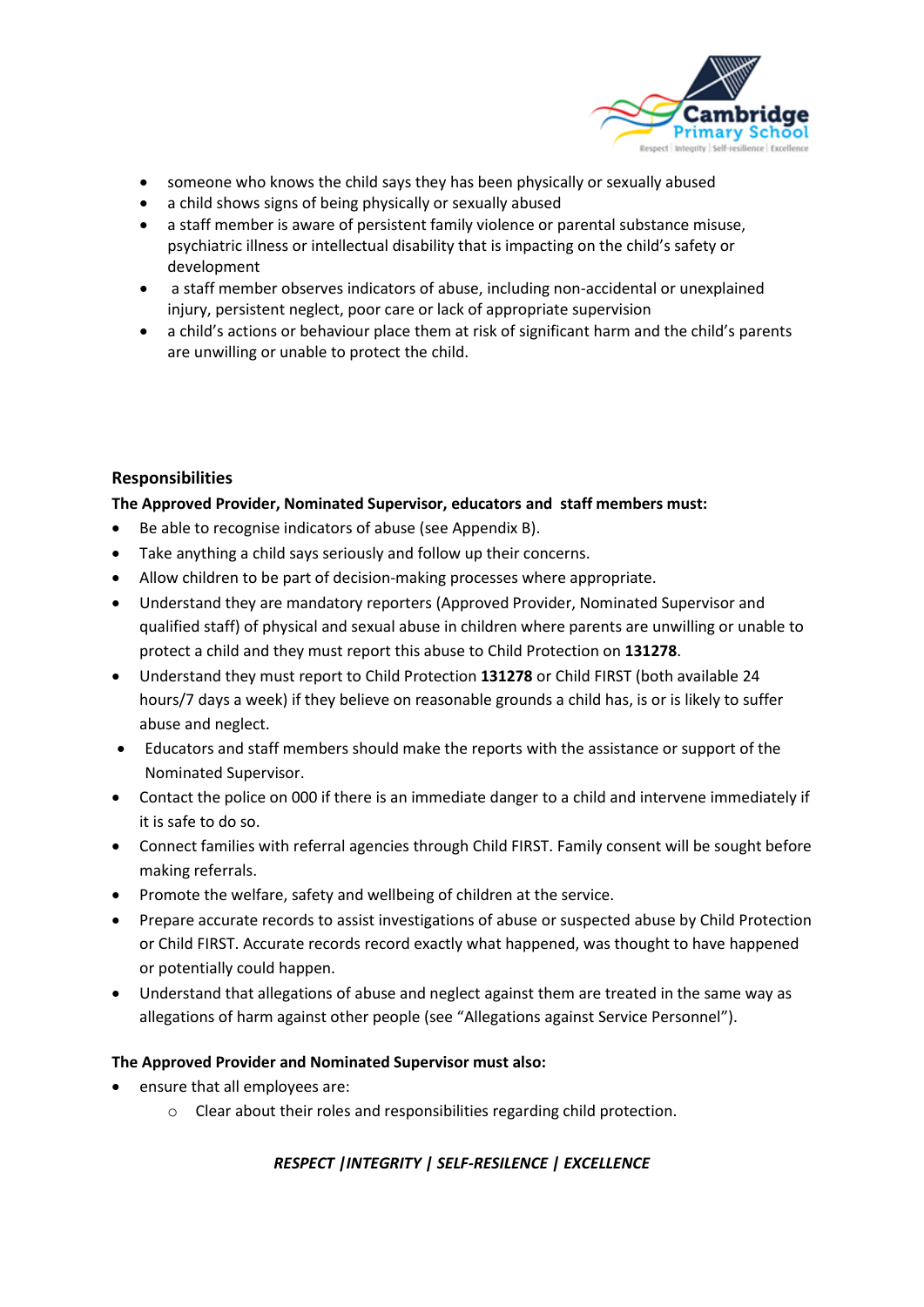

- o aware of their obligations to immediately report cases where they believe on reasonable grounds a child has or is experiencing abuse and neglect including sexual abuse.
- o Aware of the indicators showing a child may be at risk of abuse or neglect.
- Provide training and development for all educators and staff in the recognition and reporting of harm.
- Provide reporting procedures and professional standards to safeguard children and protect the integrity of educators and staff.
- Inform all stakeholders of the actions or inactions that form a breach of the child protection risk management strategy and the potential outcomes of breaching the strategy.
- Manage any breaches of the child protection risk management strategy.
- Conduct a Working with Children Check (WWCC) for all educators, staff and volunteers unless the person meets the criteria for exemption from a WWCC. Further information is available at<http://www.workingwithchildren.vic.gov.au/>
- Provide access to relevant acts, regulations, standards and other resources to help educators, staff and volunteers meet their obligations.
- Ensure records of harm or suspected harm are kept in line with our Privacy and Confidentiality Policy.

# **Allegations against Service Personnel**

Allegations of abuse or suspected abuse against educators, staff members, and volunteers, the Nominated Supervisor or Approved Provider are treated in the same way as allegations against other people. However, under the legislation any allegation of abuse by the Approved Provider, staff member, educator or visitor to an education and care service must immediately be reported directly to Victoria Police on 000.

Educators will make the report with the assistance or support of the Nominated Supervisor. If the Supervisor is involved in the harm then the Approved Provider or most senior educator will assist in notifying Child Protection or Child FIRST.

The Nominated Supervisor or Approved Provider:

- Will complete an Incident, Injury, Trauma and Illness Record and notify the Regulatory Authority within 24 hours of making the report to Child Protection or Child FIRST.
- Will provide appropriate support for any educator or staff member who has an allegation made against them.
- Will protect the identity of educators/staff members against whom unsubstantiated complaints have been made will be protected.
- Will review the person's duties, and if they continue to interact with children, ensure they are appropriately supervised at all times.
- May seek legal advice about restricting that person's work activities.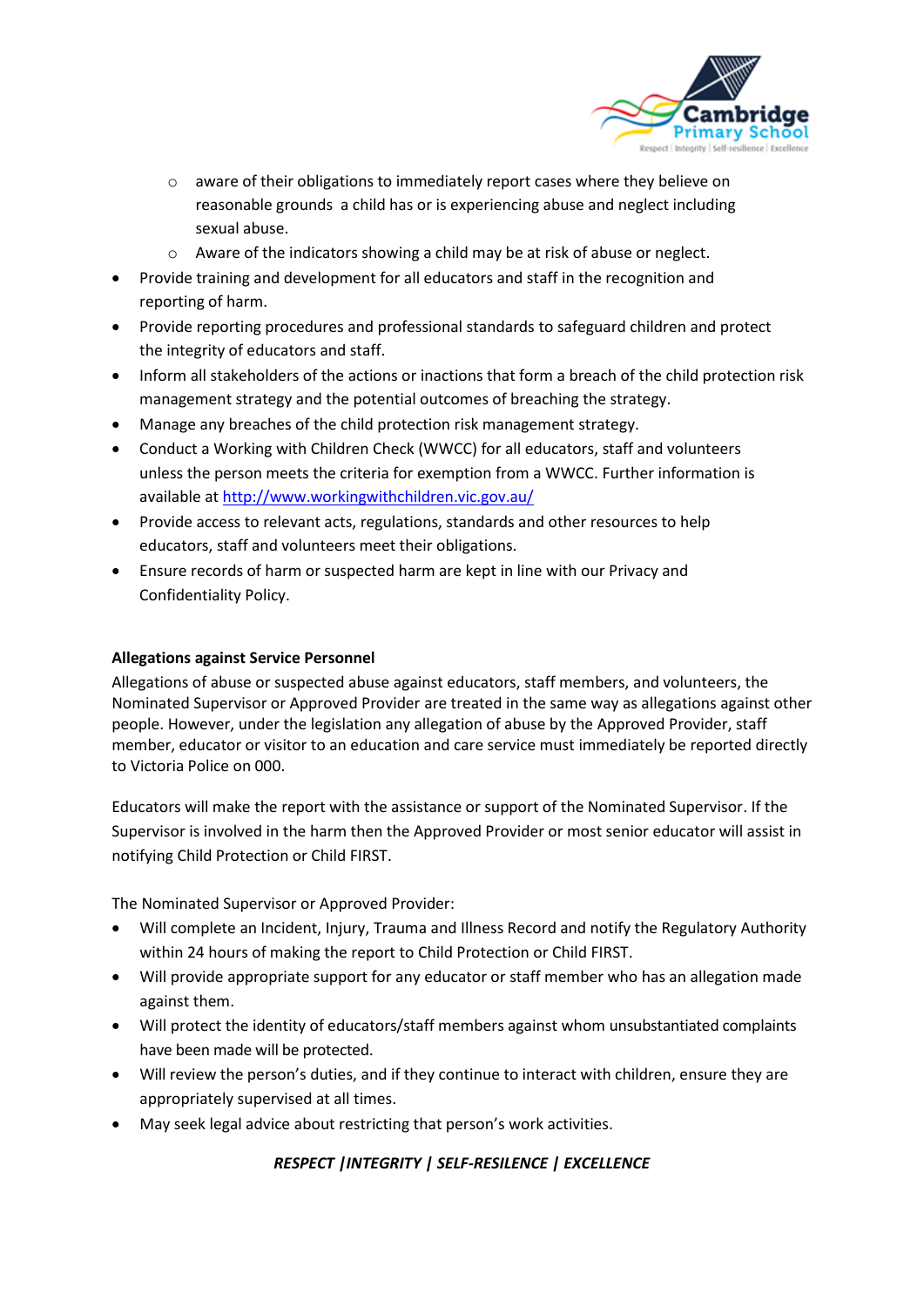

# **Documentation**

### **Documenting a** *suspicion* **of abuse and neglect**

If educators have concerns about the safety of a child they will:

- Record their concerns in a non-judgmental and accurate manner as soon as possible.
- Record their own observations as well as accurate details of any conversation with a parent (who may for example explain a noticeable mark on a child).
- Not attempt to conduct their own investigation.
- document as soon as possible so the details are accurately captured including:
	- time, date and place of the suspicion
	- full details of the suspected abuse
	- date of report and signature.

### **Documenting a** *disclosure* **of abuse and neglect**

A disclosure of harm occurs when someone, including a child, tells you about harm that has happened or is likely to happen. Disclosures of harm may start with:

- —I think I saw...
- -Somebody told me that...
- $-$  Just think you should know...
- $-$ I'm not sure what I want you to do, but...

When receiving a disclosure of abuse and neglect educators, staff members, the Nominated Supervisor or Approved Provider will:

- remain calm and find a private place to talk
- not promise to keep a secret
- tell the child/person they have done the right thing in revealing the information but that they'll need to tell someone who can help keep the child safe
- only ask enough questions to confirm the need to report the matter because probing questions could cause distress, confusion and interfere with any later enquiries
- not attempt to conduct their own investigation or mediate an outcome between the parties involved.
- document as soon as possible so the details are accurately captured including:
	- time, date and place of the disclosure
	- 'word for word' what happened and what was said, including anything they said and any actions that have been taken
	- date of report and signature.

#### **Notifications of abuse and neglect**

The person making a notification of abuse or suspected abuse will make a record of the answers to the following:

• name of person they spoke to.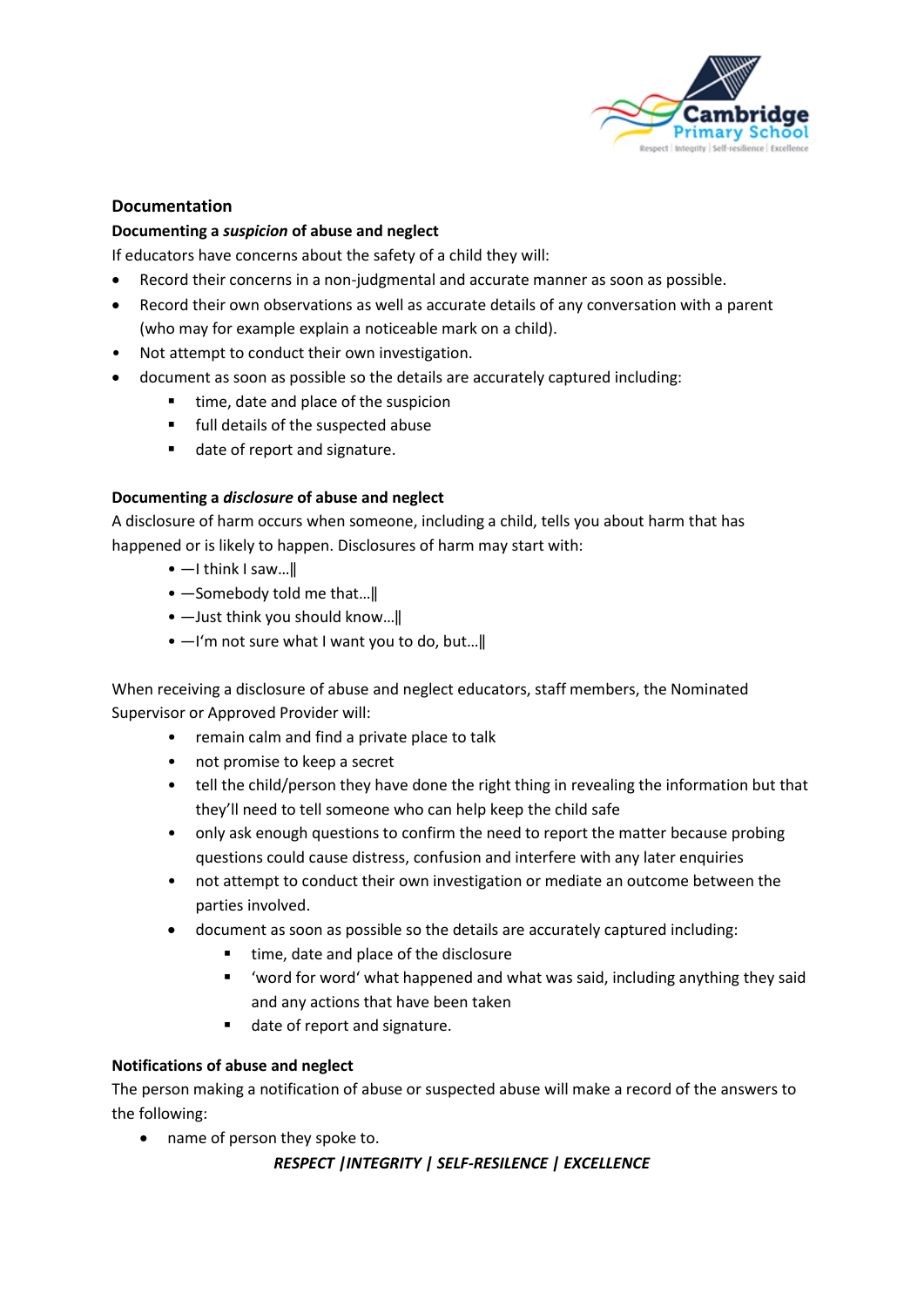

- what the next step in the process is.
- what advice will be sent to confirm the report has been made.
- If there is any further action they need to take.

### **Confidentiality**

It is important that any notification remains confidential, as it is vitally important to remember that no confirmation of any allegation can be made until the matter is investigated. The individual who makes the complaint should not inform the person they have made the complaint about. This ensures the matter can be investigated without prior knowledge and contamination of evidence.

### **Safeguards for reporters**

Reports made to Child Protection or Child FIRST are kept confidential. Under the *Children Youth and Families Act 2005* if the report is made in good faith:

- the report will not breach confidence or standards of professional conduct
- the report can't incur civil or criminal liability
- the identity of the person making the report is protected. (However the Court may grant leave to reveal the person's identity if the evidence is critically important.)

A report is also an exempt document under the *Freedom of Information Act* 1982.

# **4. Procedures for Managing Breaches**

This plan outlines the steps to be taken following a breach of the child protection risk management strategy in order to address the breach in a fair and supportive manner.

# **Definition**

All educators and staff working with children have a duty of care to support and protect children. A duty of care is breached if a person:

- does something that a reasonable person in that person's position would not do in a particular situation
- fails to do something that a reasonable person in that person's position would do in the circumstances
- acts or fails to act in a way that causes harm to someone the person owes a duty of care.

A breach is also any action or inaction by any member of the service, including children and young people, that fails to comply with any part of the strategy including any breach of:

• a statement of commitment to the safety of children and their protection from harm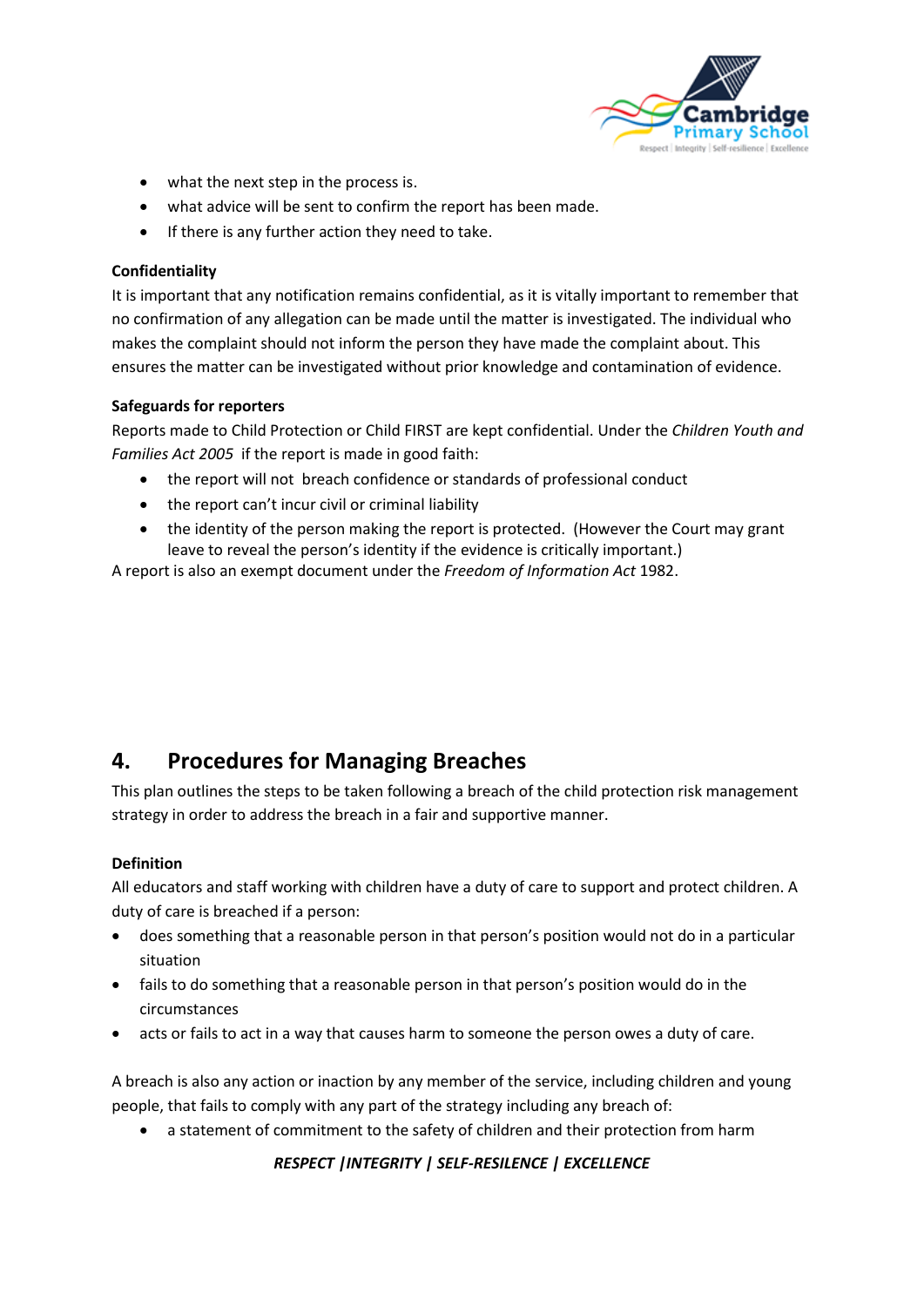

- a code of conduct for interacting with children
- procedures for recruiting, selecting, training and managing paid employees and volunteers
- policies and procedures for handling disclosures or suspicions of harm, including reporting guidelines
- policies and procedures for implementing and reviewing the child protection risk management strategy
- risk management plans for high risk activities and special events
- strategies for communication and support.

### **Processes to manage a breach of the child protection risk management strategy**

The Nominated Supervisor or Approved Provider will manage breaches in a fair, unbiased and supportive manner:

- all people concerned will be advised of the process
- all people concerned will be able to provide their version of events
- the details of the breach, including the versions of all parties and the outcome will be recorded
- matters discussed in relation to the breach will be kept confidential
- an appropriate outcome will be decided.

# **Suitable outcomes for breaches**

Depending on the nature of the breach outcomes may include:

- emphasising the relevant component of the child protection risk management strategy, for example, the code of conduct
- providing closer supervision
- further education and training
- mediating between those involved in the incident (where appropriate)
- disciplinary procedures if necessary
- reviewing current policies and procedures and developing new policies and procedures if necessary.

# **5. Risk Management Plan for High Risk Activity**

In addition to workplace health and safety concerns, a child risk management strategy should analyse the risk of 'harm' to children. See Appendix C for a risk Management template.

# **6. Information for Families**

# **Our Child Protection Risk Management Strategy**

Creating safe and supportive service environments for children is everyone's business. Our service is committed to ensuring children are kept safe from harm. We will initiate and maintain ongoing planning and commitment to a safe and supportive environment so children: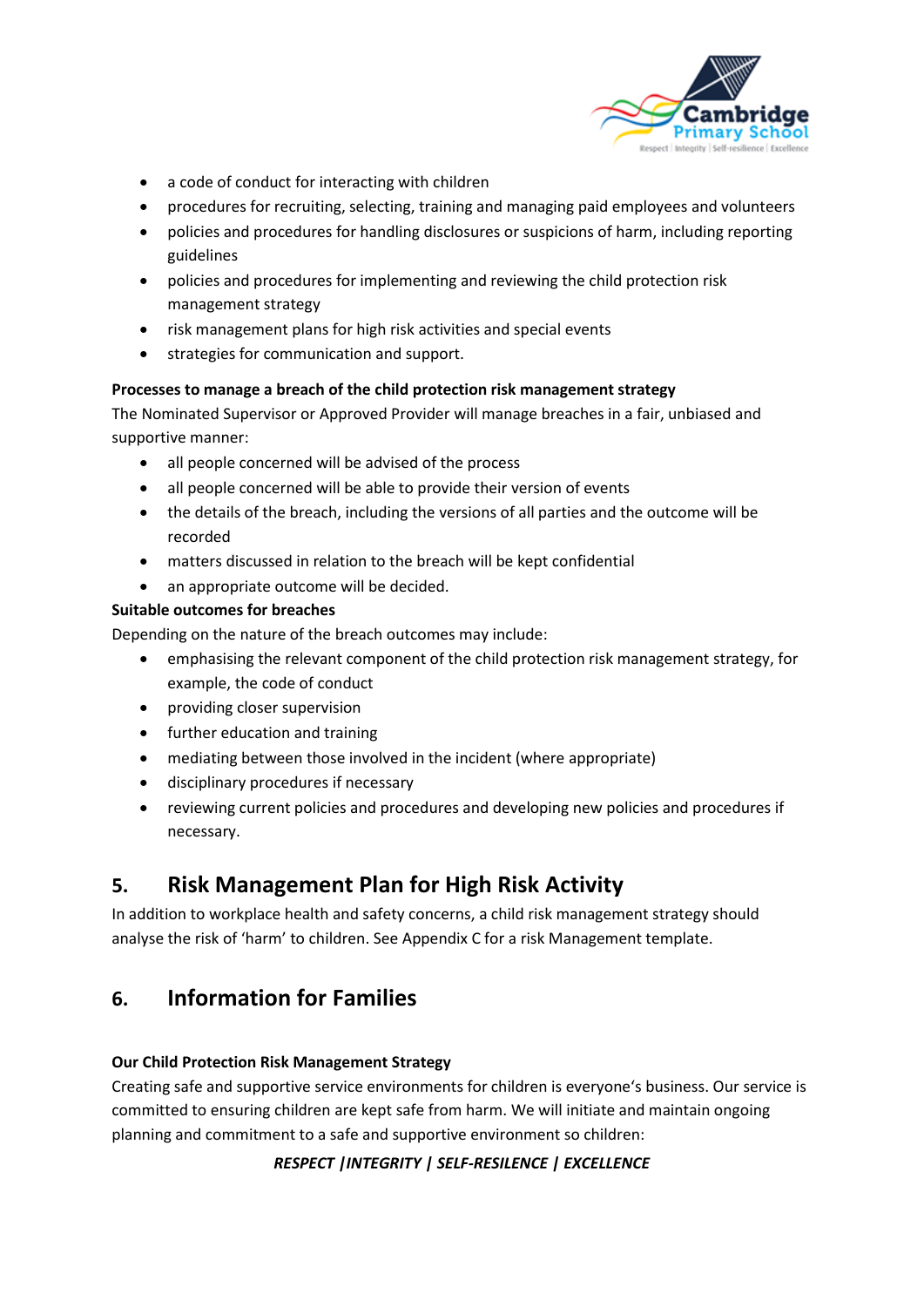

- feel safe and protected from harm
- help plan activities and make decisions
- are consulted and respected
- have their best interests considered and upheld.

We have a written child protection risk management strategy to protect the children in our service from harm, and to ensure we have a safe and supportive environment for children by identifying and minimising risks.

The child protection risk management strategy consists of:

- a code of conduct for interacting with children.
- procedures for recruiting, selecting, training and managing paid employees and volunteers, including screening procedures through working with children checks.
- procedures for handling disclosures or suspicions of harm, including reporting guidelines
- procedures for managing breaches of the strategy
- risk management plans for high-risk activities and special events
- strategies for communication and support.

As a parent/carer it is important for you to understand the policies and procedures that form the child protection risk management strategy. A copy of the strategy is attached for your information and comment.

# **Educating Children about Protective Behaviour**

#### **We aim to teach children:**

- about acceptable and unacceptable behaviour, and appropriate and inappropriate contact in a manner suitable to their age and level of understanding
- That they have a right to feel safe at all times.
- to say 'no' to anything that makes them feel unsafe
- The difference between 'funs' scared that is appropriate risk taking and dangerous scared that is not ok.
- To use their own skills to feel safe.
- To recognise signs that they do not feel safe and need to be alert and think clearly.
- That there is no secret too awful, no story too terrible, that they can't share with someone they trust.
- That educators are available for them if they have any concerns.
- To tell educators of any suspicious activities or people.
- To recognise and express their feelings verbally and non-verbally.
- That they can choose to change the way they are feeling.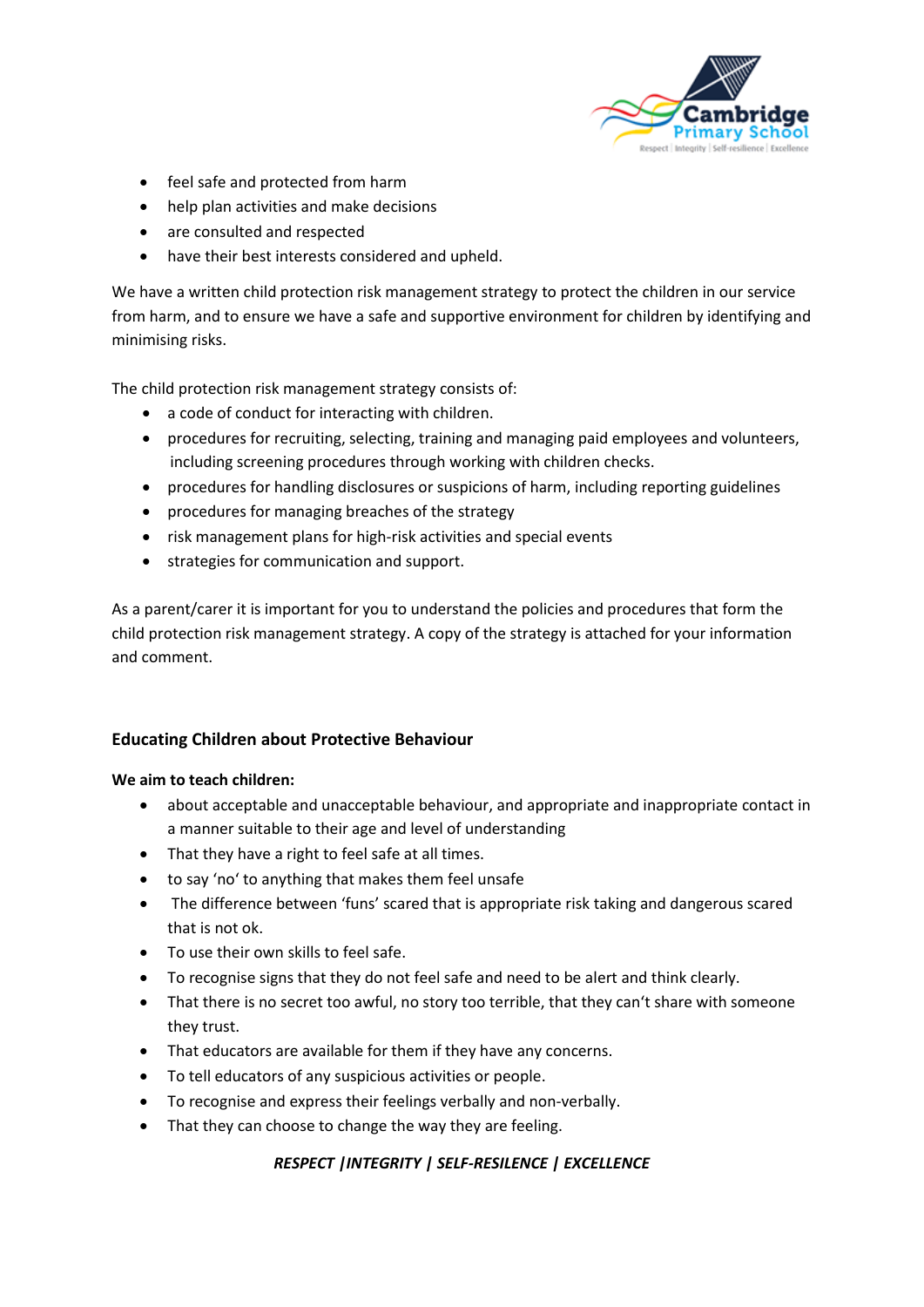

### **Beliefs**

Our service believes that:

- Children are capable of the same range of emotions as adults.
- Children's emotions are real and need to be accepted by adults.
- a response given to a child from an adult in a child's early stages of emotional development can be hugely positive or detrimental depending on the adult's reaction.
- Children are very in touch with their bodies' reactions to their emotions.
- Children who retain, enhance and better understand their body's response to an emotion are more able to foresee the outcome out a situation and avoid them or ask for help.

# **Sources**

**Community and Disability Services Ministers' Conference (2005).** *Creating safe environments for children: Organisations, employees and volunteers: National framework.* 

**Community and Disability Services Ministers' Conference (2005). Schedule: Guidelines for building the capacity of child-safe organisations.** *Creating safe environments for children: Organisations, employees and volunteers: National framework.* 

**Children, Youth and Families Act 2005**

**The Child Wellbeing and Safety Act 2005**

**Depart of Human Services Child Protection, Dept of Education and Early Childhood Development, Licensed Children's services and Victorian Schools "Protecting the Safety and Wellbeing of Children and Young People"**

**Education and Care Services National Regulations 2011**

**Early Years Learning Framework**

# **Review**

The policy will be reviewed annually by the Out of School Hours Care subcommittee of School Council.

| <b>Ratification Date</b> | <b>Review Date</b> | <b>Version Number</b> | Date Produced |
|--------------------------|--------------------|-----------------------|---------------|
| <b>July 2020</b>         | <b>Year 2021</b>   |                       | October 2015  |

**Appendix A**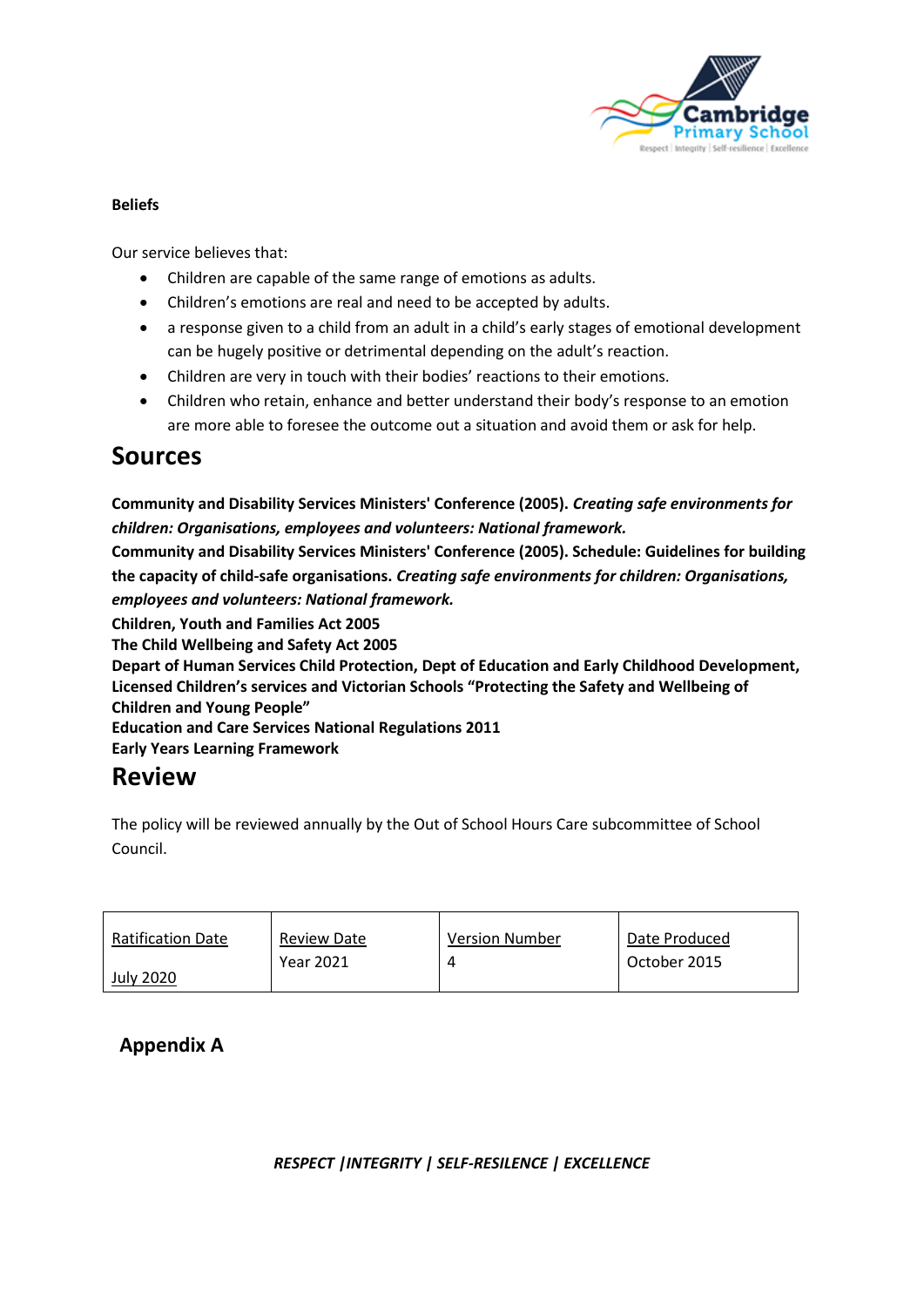

# **Educator Recruitment Procedures**

Name: Date:

Service Name:

### **Recruitment Process**

- The Approved Provider will oversee and approve the recruitment process:
	- o Ensuring there is a documented position description for the vacant position that is accurate and current.
	- o arranging for the position to be advertised
	- o ensuring there is a standard list of interview questions for all applicants
	- $\circ$  reviewing the applications that have been received and making a short list of applicants
	- o arranging suitable interview times with the shortlisted applicants
	- $\circ$  Contacting referees for the most suitable candidate(s). A Telephone reference Check Template is attached.
	- o Making an offer of employment in writing which the applicant must sign as an acceptance of the offer. The applicant must sign a contract of employment containing the specific terms and conditions of employment. A base Employment Contract is attached.
	- o Notifying unsuccessful applicants by letter, telephone or email.
- Recruitment and selection decisions will be made by the Approved Provider.

#### **Job Description**

Every position must have a position description which:

- summarises the job and describes the tasks,
- Details the key selection criteria which is to be addressed.
- Clearly describes the expectations for educators/staff members to provide a safe and supportive environment for children.

#### **Advertising**

• Positions will be advertised on Recruitment Online and, at the discretion of the Approved Provider, may be advertised through other recruitment platforms such as Seek.

#### **The Job Advertisement**

The job advertisement will be written in clear, concise and non-discriminatory language and will contain: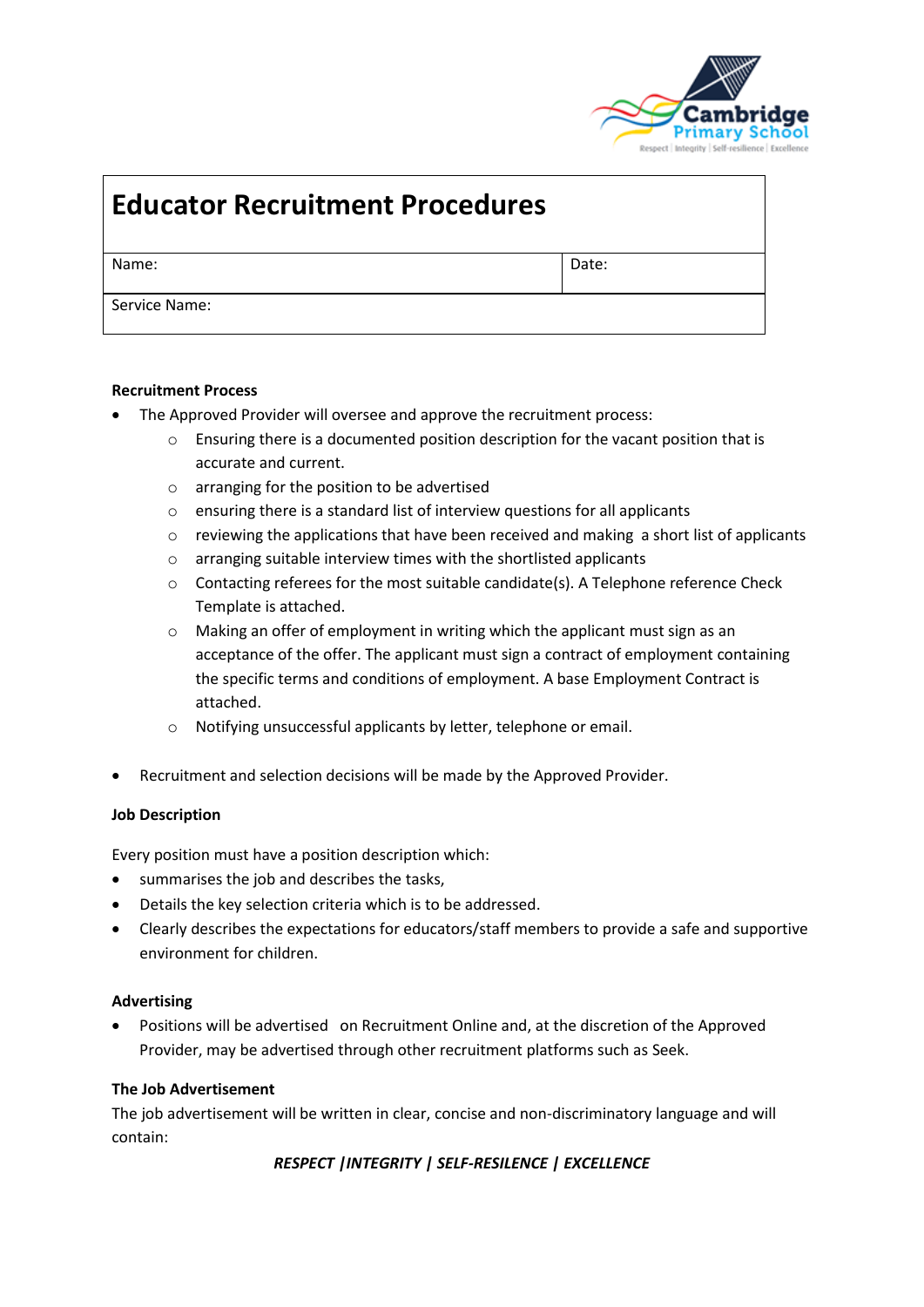

- the title of the position
- a summary of the role and conditions of employment
- the key selection criteria for candidates to address
- information about what applicants should provide with their applications
- clear, concise details about our Service
- advice that the successful applicant will need to undergo a successful Working With Children Check
- the name of a contact person
- the closing date for receipt of applications
- a statement that the Service is an Equal Opportunity Employer

# **Interviews/Selection of Candidates/Offer of Employment**

The Approved Provider will form a panel based on the principles of merit and equity (gender representation and at least one panel member that has been trained by the merit protection board) to conduct the interview. The format of the interview will be:

- advise the applicant about the position and the Service
- ask the applicant questions that have been prepared by the panel that relate to the key selection criteria
- answer any questions the applicant may have
- advise the applicant about the next steps in the selection process
- contact the applicant's nominated referees and, if need be, non-nominated referees (having first informed the applicant that the panel may be contacting outside of the listed referees)
- Contacting the preferred applicant, by telephone, with an offer of employment. The successful applicant must sign a contract of employment containing the specific terms and conditions of their employment
- Contacting the unsuccessful applicants, by telephone
- Filing in a selection panel report for each applicant
- Feedback provided by the panel chair to any applicant who seeks this, two weeks after the process has been completed.

# **Exit Interviews**

If an employee resigns, management will undertake an exit interview with the person to:

- Gather information about the effectiveness of the recruitment process.
- Identify possible areas for improvement in organisational processes, management, job design, remuneration or career planning and development.
- Receive positive feedback on what is working well.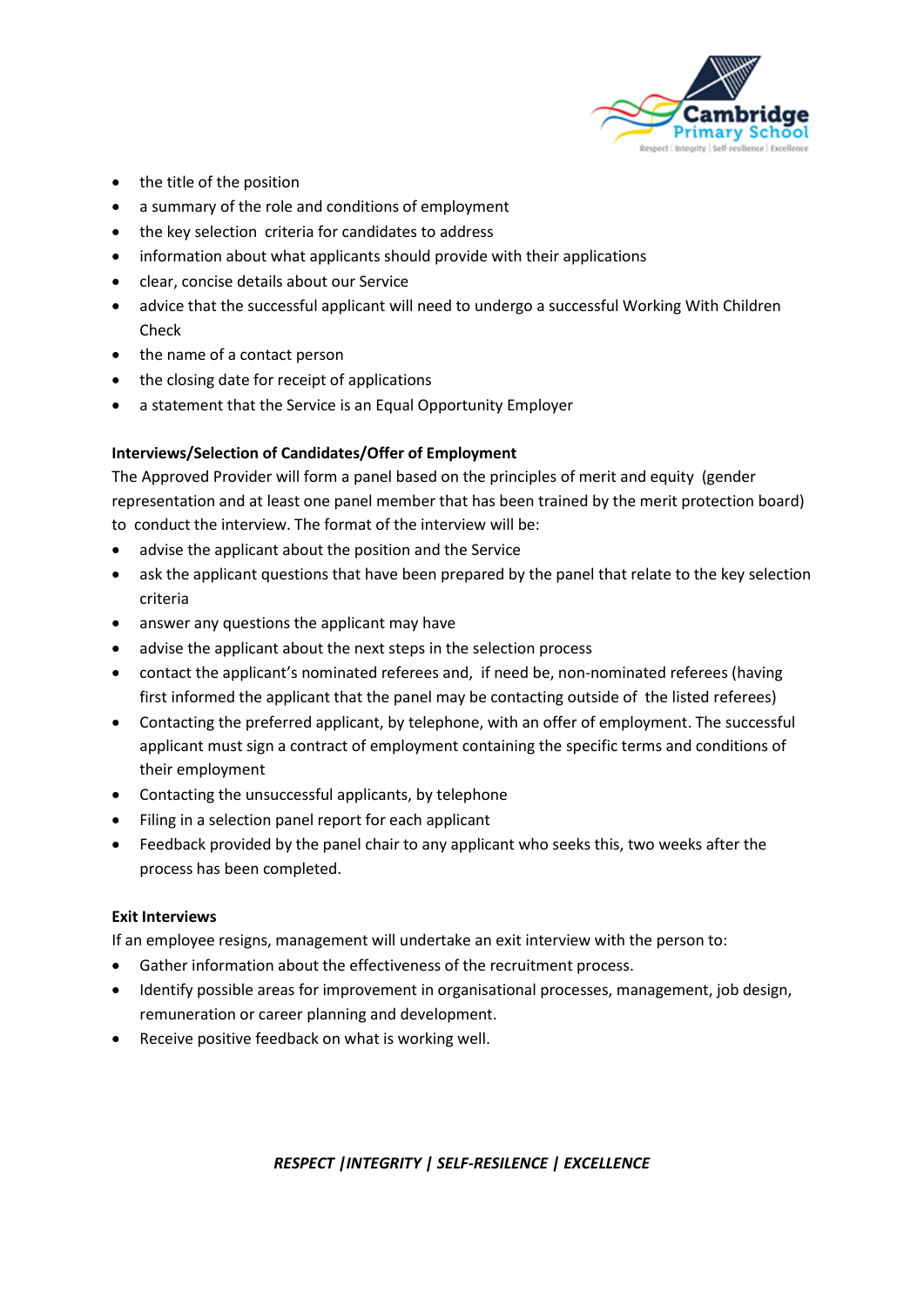

# **Appendix B**

# **Indicators of Harm**

There are many indicators of harm to children. Behavioural or physical signs which assist in recognising harm to children are known as indicators. The following is a guide only. One indicator on its own may not imply abuse or neglect. However a single indicator can be as important as the presence of several indicators. Each indicator needs to be considered in the context of other indicators and the child's circumstances. A child's behaviour is likely to be affected if he/she is under stress. There can be many causes of stress and it is important to find out specifically what is causing the stress. Abuse and neglect can be single incidents or ongoing, and may be intentional or unintentional.

# **General indicators of abuse and neglect**

- marked delay between injury and seeking medical assistance
- history of injury
- the child gives some indication that the injury did not occur as stated
- the child tells you someone has hurt him/her
- the child tells you about someone he/she knows who has been hurt
- someone (relative, friend, acquaintance, sibling) tells you that the child may have been abused

# **Physical Abuse**

Physical indicators include:

- Bruises, burns, sprains, dislocations, bites, cuts
- Fractured bones, especially in an infant where a fracture is unlikely to occur accidentally
- Poisoning
- Internal injuries
- Bald patches where hair has been pulled out

Possible behavioural indicators include:

- Showing wariness or distrust of adults
- Wearing long sleeved clothes on hot days (to hide bruising or other injury)
- Demonstrating fear of parents and of going home
- Becoming fearful when other children cry or shout
- Being excessively friendly to strangers
- Being very passive and compliant
- Not reacting or showing little emotion when hurt
- Showing little or no fear when threatened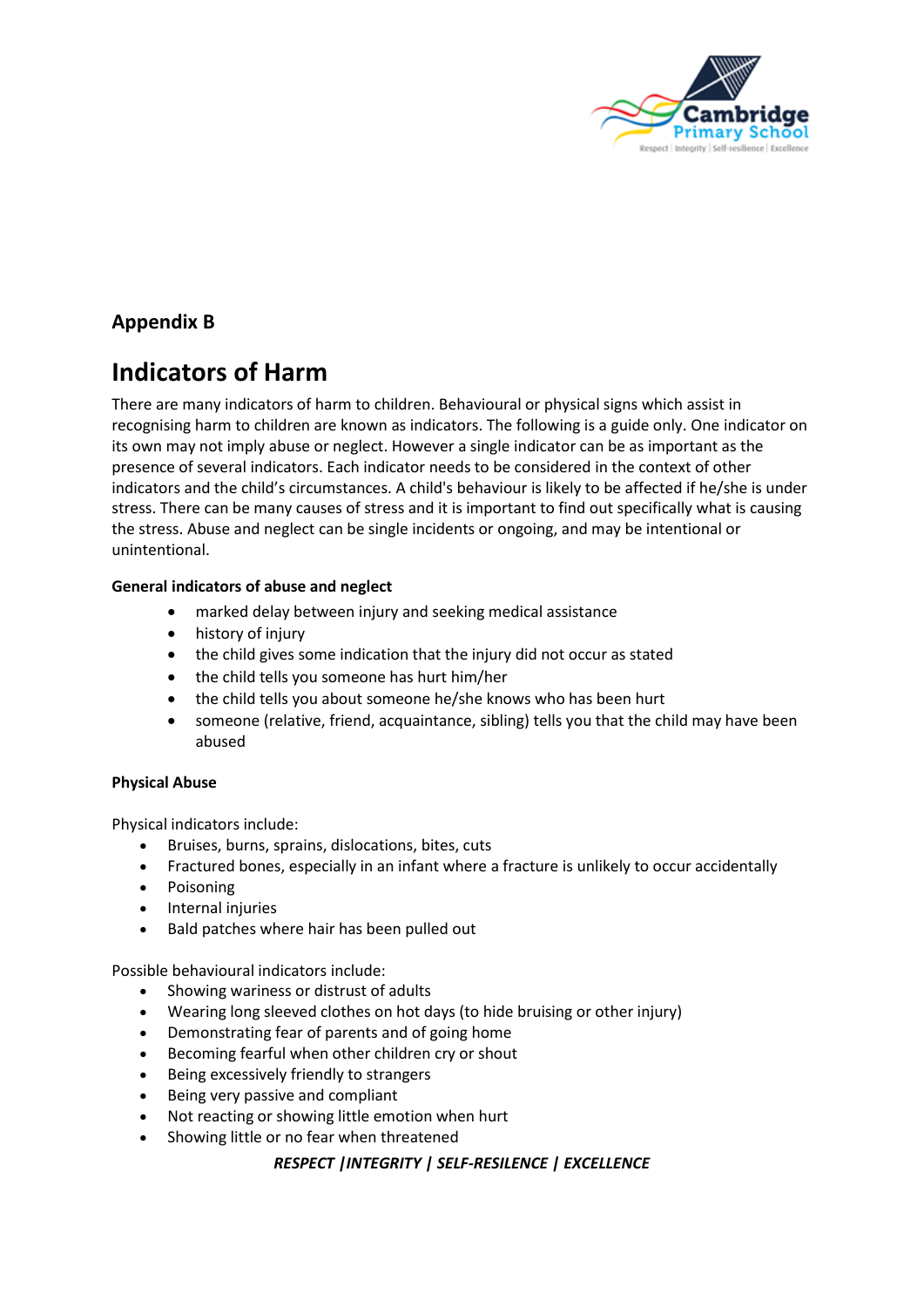

- Often being absent
- Showing regressive behaviour such as bed-wetting
- Often feeling sad or crying

#### **Sexual Abuse**

A child is sexually abused when any person uses their authority or power over the child to engage in sexual activity. This can include exploitation through pornography or voyeurism. Sexual abuse is not usually identified through physical indicators. Often the first sign is when a child tells someone they trust that they have been sexually abused. However the presence of sexually transmitted diseases, pregnancy, or vaginal or anal bleeding or discharge may indicate sexual abuse.

Physical indicators include:

- Injury to the genital or rectal area
- Vaginal or anal bleeding or discharge
- Discomfort in toileting
- Inflammation and infection of genital area
- **Bruising**
- Frequent urinary tract infections

One or more of these behavioural indicators may be present:

- Child telling someone that sexual abuse has occurred
- Complaining of headaches or stomach pains
- Experiencing problems with schoolwork
- Displaying sexual behaviour or knowledge which is unusual for the child's age
- Showing behaviour such as frequent rocking, sucking and biting
- Experiencing difficulties in sleeping
- Having difficulties in relating to adults and peers
- Drawing or telling stories that are sexually explicit
- Showing regressive behaviour such as bed-wetting

#### **Emotional Abuse**

Emotional abuse happens when a child is repeatedly rejected, isolated or frightened by threats or by witnessing family violence. It also includes hostility, derogatory name-calling and putdowns or persistent coldness from a person to the extent the child's emotional development and behaviour is at serious risk of being impaired. There are few physical indicators, although emotional abuse may cause delays in emotional, mental, or even physical development.

Physical indicators include:

- Speech disorders
- Delays in physical development
- Failure to thrive

Possible behavioural indicators include: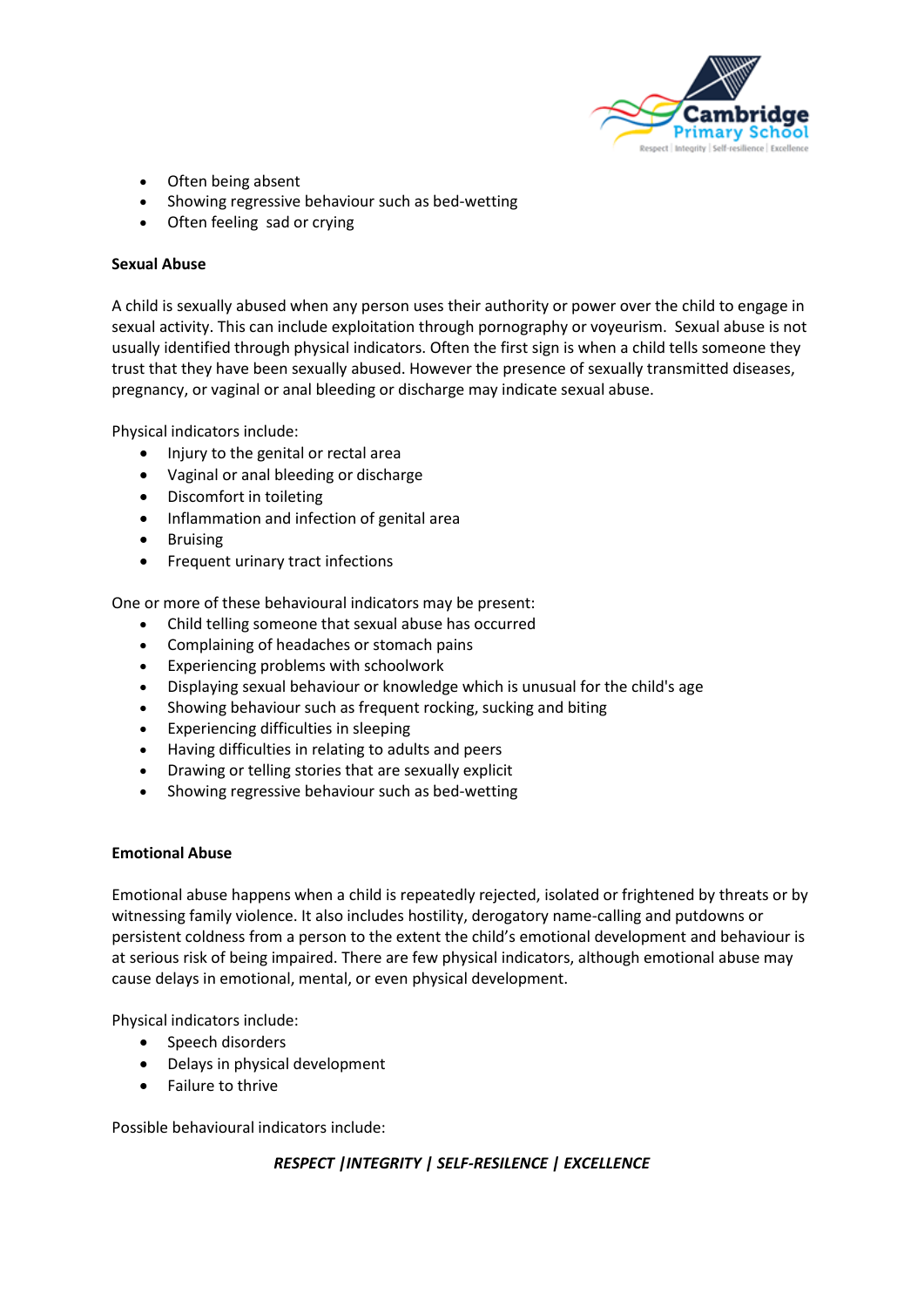

- Displaying low self esteem
- Tending to be withdrawn, passive, tearful
- Displaying aggressive or demanding behaviour
- Being highly anxious
- Showing delayed speech
- Acting like a much younger child, eg. soiling, wetting pants
- Displaying difficulties in relating to adults and peers
- Showing mental or emotional displays
- Having overly high standards and a fear of failure

#### **Neglect**

Physical indicators include:

- Frequent hunger
- Malnutrition
- Poor hygiene
- Inappropriate clothing, eg. Summer clothes in winter
- Left unsupervised for long periods
- Medical needs not attended to
- Abandoned by parents

Possible behavioural indicators include:

- stealing food or gorging when food is available
- staying at school outside school hours
- often being tired, falling asleep in class
- abusing alcohol or drugs
- displaying aggressive behaviour
- not getting on well with peers
- poor socialising habits
- withdrawn, listless, pale and thin

The presence of indicators such as those described may alert us to the possibility that a child is being abused. It is important that anyone who has concerns that a child or young person is in need of protection contacts a local Child Protection Service for assistance and advice.

#### **Family Violence**

Family violence, either threatened or actual, occurs within a family, including physical, verbal, emotional, psychological, sexual, financial and social abuse. Child Protection must be informed when there are strong indicators that family violence is placing a child at significant risk if danger.